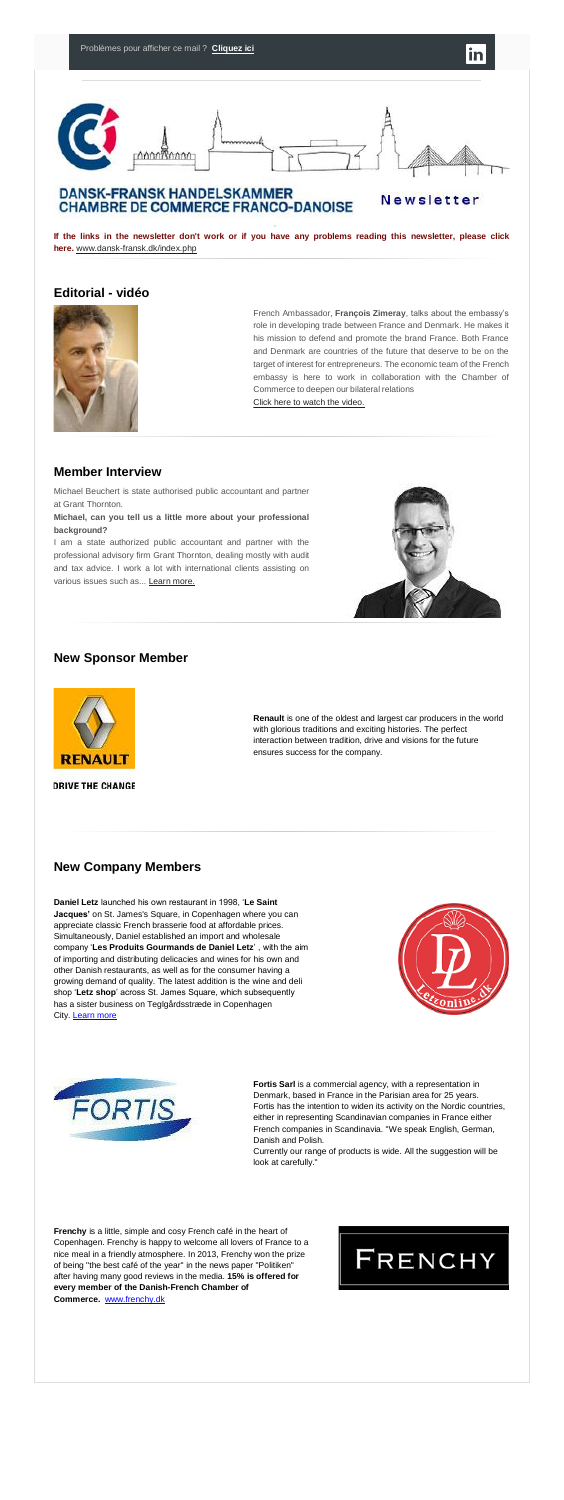

**Philma Consulting** offers an administrative and customer related assistance to French speaking companies exporting goods or services to Denmark without establishing a permanent place of business. With the assistance of Philma Consulting your company will benefit from a local presence close to your customers who will be served in their language. [Learn more.](http://admin.uccife.org/?id=31100)

**Relocare** helps French companies and employees to relocate to Denmark and to do well on the export market. "We help with the complete registration process including international taxation and we help employees and families to get a good, effectual and beneficial life in Denmark with a 360° relocation assistance including cultural training and spouse job support." [Learn more.](http://admin.uccife.org/?id=31099)

# relocare



The AIR FRANCE, KLM, Delta Air Lines and Alitalia program designed exclusively for businesses BlueBiz, Crystal clear benefits for your company. **Double Credits** to: Amsterdam, Paris, Barcelona, Madrid\*. Enrol now! [Learn more.](http://admin.uccife.org/fileadmin/template/danemark/docs/E-flyer_BB_DK_B2B_Double_Credits_Jan14.pdf)



**Jyske Bank France** has celebrated its 10th anniversary. Congratulations! Watch a short video of Jyske Bank France and their celebration. [Watch the video here.](http://en.jyskebank.tv/013903942951060/try-a-different-banking-experience-in-jyske-bank-france)



**World leader on the construction and habitat markets, Saint-Gobain, has joined Nordic Built.** "For Saint-Gobain, taking ownership and contributing to a sustainable future in the built environment is an integrated part of what we do. Signing the Nordic Built Charter and supporting the initiative fits well with our vision of "Multi-Comfort Sustainable Habitat'", says General Delegate for Saint-Gobain in the Nordic and Baltic countries, **Thierry Lambert**. Nordic Built is an initiative from the Nordic Council of Ministers to accelerate the development of sustainable building concepts in the Nordic countries. [Learn more.](http://admin.uccife.org/?id=31285)

## **SAINT-GOBAIN**



**Sun City Scandinavia** is part of Sun City Group. Founded in 1986, the Sun-City Group is one of the European leaders for licensed babies, children and adult's textiles. Sun City Group is based all over Europe (France, Italy, Spain, Portugal, Scandinavia and UK) and is working with the major licensors : Disney, Warner, Hasbro, Mattel etc. [Learn more.](http://admin.uccife.org/?id=31144)

During "**French Wine Days**" on 28 February and 1st March, you can taste wines from all over France at the price of 200 DKK in Politikens Hus, Rådhuspladsen. You can make your own selection between the 300 wines from France – from Champagne in the north to Châteauneuf-du-Pape in the south. [You can buy tickets](http://admin.uccife.org/?id=31257)  [and read more her.](http://admin.uccife.org/?id=31257)

### $m m$ **SAINT-GOBAIN**

#### **News about our Company Members**



On February 25 you can participate in the yearly distribution of our Export Prizes at the French Embassy. This year the prizes are awarded to Citelum and Pandora. More information and **[registration](record:tx_obladycal_event:12212)** 



#### **Saint-Gobain welcomes strong profiles**

Saint-Gobain in the Nordic and Baltic countries welcomes two new strong profiles in Finance Director **Anja Griesche** and R&D Director **Elin Søndergård**. [Learn more.](http://admin.uccife.org/?id=31286)

#### **Upcoming events**

**The Export Prize ceremony, February 25, 17.00**.